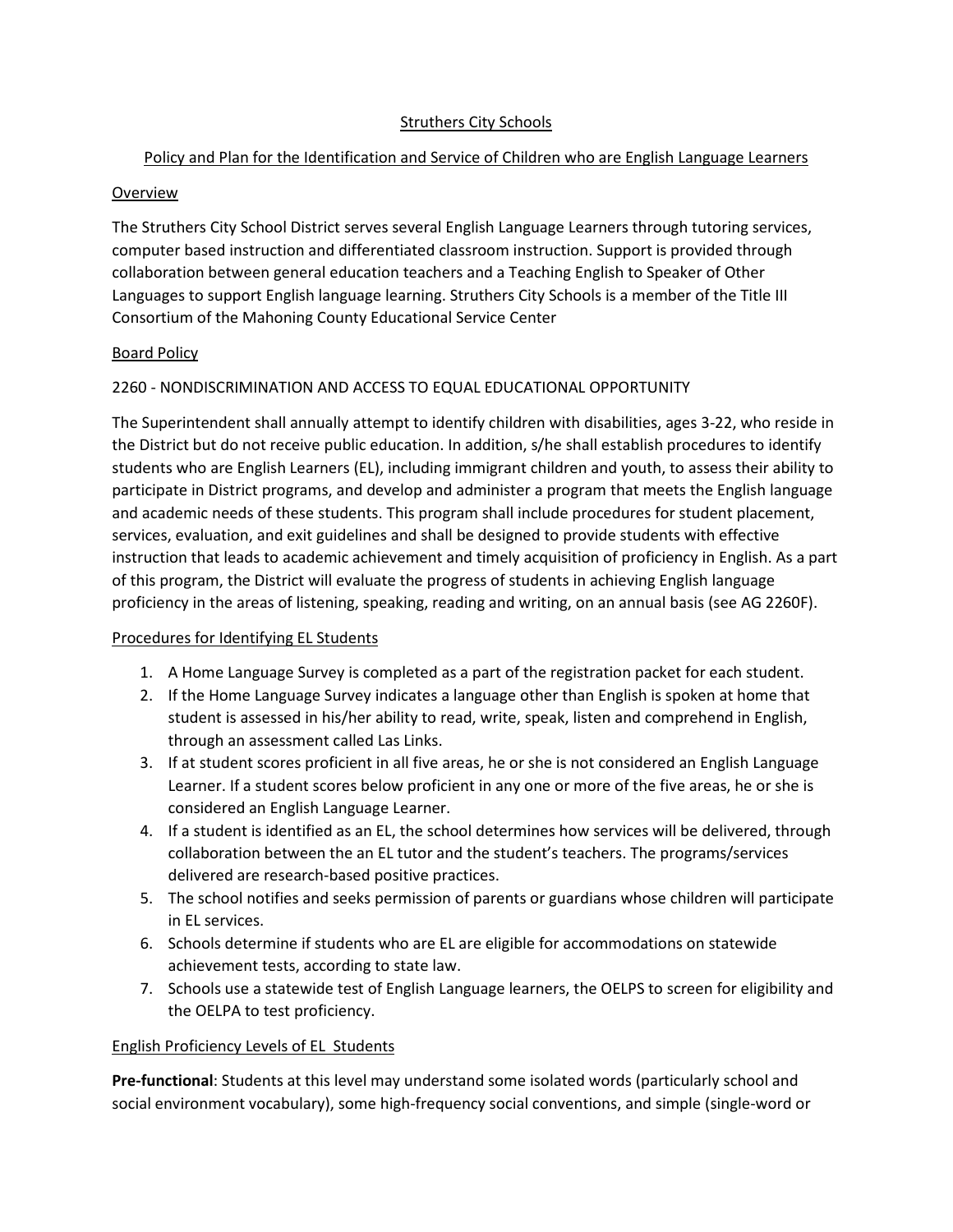short-phrase) directions, commands and questions. They rely on nonverbal cues such as gestures and facial expressions and require frequent repetition and rephrasing to understand spoken language. In conversations, they may be able to provide some basic information in response to requests and questions. They can ask one- or two-word questions without regard to structure and intonation. Regarding reading and pre-reading skills, students at this level may demonstrate an understanding of concepts of print (e.g., front-to-back, top to-bottom, left-to-right) and begin to track print. They may be able to distinguish letters from other symbolic representations. They can imitate the act of reading (e.g., holding a book and turning pages); however, they get meaning mainly through pictures. Students at this level participate in writing activities by drawing pictures. They may be able to copy letters or form them from memory and may be able to copy some words. They can imitate the act of writing (e.g., scribbling); however, their text does not transmit a message. They may attempt to apply some writing conventions but do so inappropriately or do so correctly only when copying.

**Beginning**: As EL students' oral comprehension increases, they begin to imitate the verbalizations of others by using single words or simple phrases and begin to use English spontaneously. They gradually construct more meaning from the words themselves, but the construction is often incomplete. They are able to generate simple texts that reflect their knowledge level of syntax. These texts may include a significant amount of non-conventional features, such as invented spelling, some grammatical inaccuracies, pictorial representations, surface features and rhetorical patterns of the native language (i.e., ways of structuring text from native culture and language).

**Intermediate**: At this level, students understand more complex speech, but still may require some repetition. They acquire a vocabulary of stock words and phrases covering many daily situations. They use English spontaneously, but may have difficulty expressing all of their thoughts due to a restricted vocabulary and a limited command of language structure. Students at this level speak in simple sentences, which are comprehensible and appropriate, but frequently marked by grammatical errors. They may have some trouble comprehending and producing complex structures and academic language. Proficiency in reading may vary considerably depending upon the learner's familiarity and prior experience with themes, concepts, genre, characters and so on. They are most successful constructing meaning from texts for which they have background knowledge upon which to build. They are able to generate more complex texts, a wider variety of texts and more coherent texts than beginners. Texts still have considerable numbers of non-conventional features

**Advanced:** At this level, students' language skills are adequate for most day-to-day communication needs. Occasional structural and lexical errors occur. Students may have difficulty understanding and using some idioms, figures of speech and words with multiple meanings. They communicate in English in new or unfamiliar settings, but have occasional difficulty with complex structures and abstract academic concepts. Students at this level may read with considerable fluency and are able to locate and identify the specific facts within the text. However, they may not understand texts in which the concepts are presented in a decontextualized manner, the sentence structure is complex or the vocabulary is abstract. They can read independently, but may have occasional comprehension problems. They produce texts independently for personal and academic purposes. Structures, vocabulary and overall organization approximate the writing of native speakers of English. However, errors may persist in one or more of these domains.